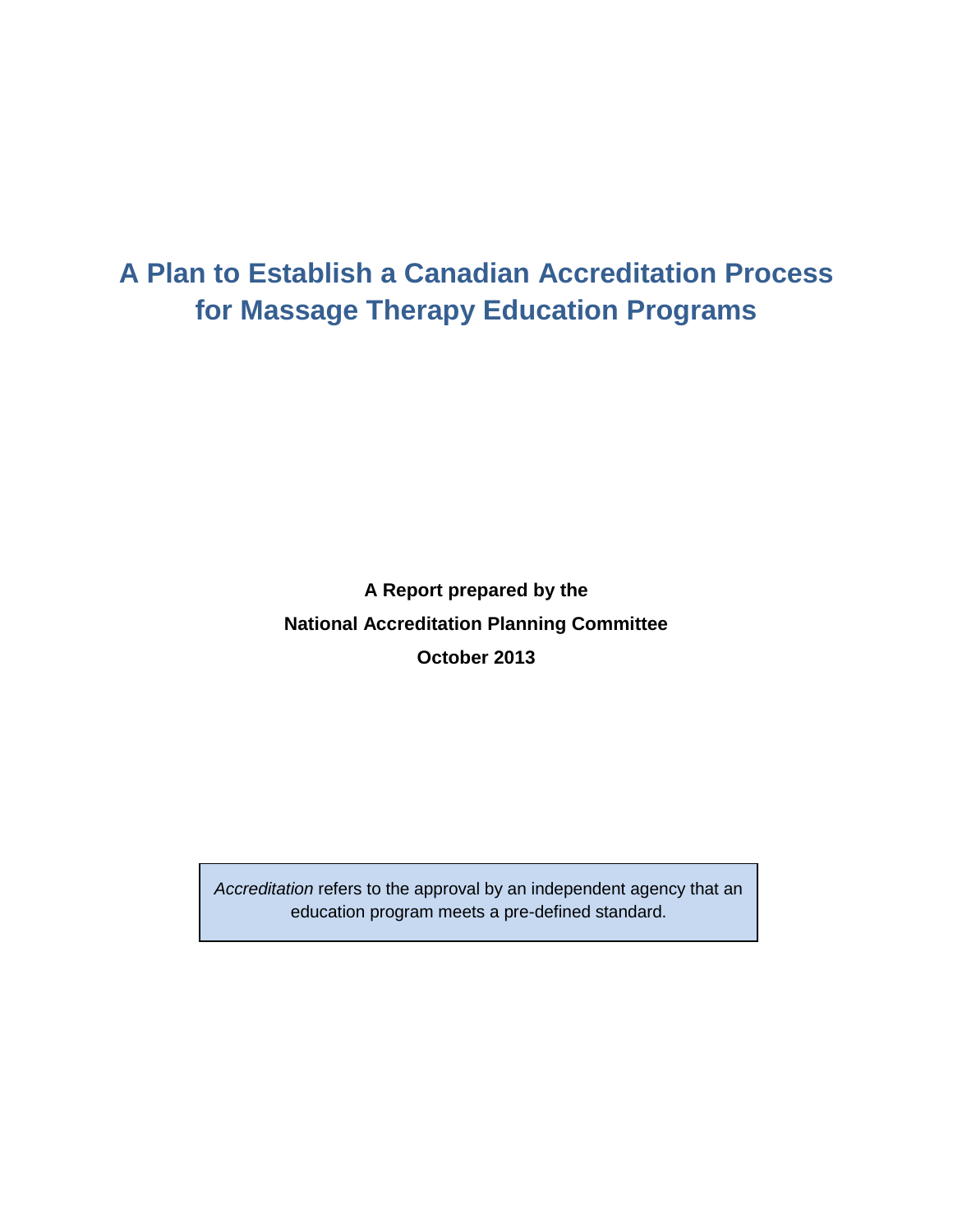### **Executive Summary**

This report has been prepared by the National Accreditation Planning Committee, which represents a group of key Canadian stakeholders in massage therapy education.

The creation of the National Accreditation Planning Committee was the result of an initiative by the Federation of Massage Therapy Regulatory Authorities of Canada, in response to widespread support for accreditation within the profession.

The report has two objectives:

1. To stimulate further discussion of and support for the establishment of national accreditation, and

2. To provide an action plan and recommendations for moving forward.

## **Table of Contents**

| Relationship of Accreditation to Government Regulations Affecting Postsecondary |  |
|---------------------------------------------------------------------------------|--|
| Moving Forward: Creating the Council and appointing the first board 14          |  |
|                                                                                 |  |
|                                                                                 |  |
|                                                                                 |  |
|                                                                                 |  |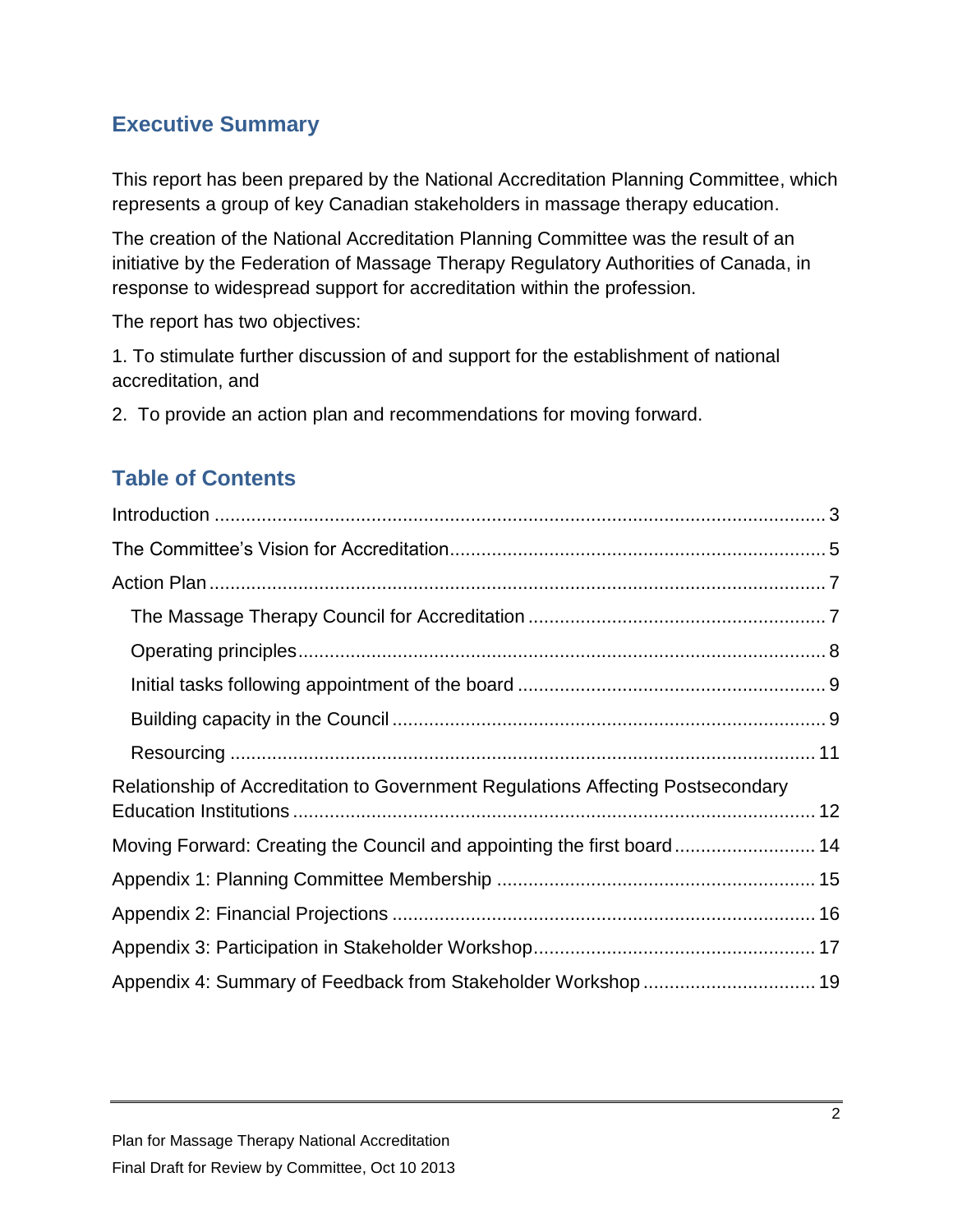### <span id="page-2-0"></span>**Introduction**

Most professions in Canada, particularly in the health sector, benefit from a national accreditation process for education programs. The advantages of national accreditation are well-established and include:

- $\triangleright$  promoting a common level of service provision nationally (benefiting patients)
- $\triangleright$  practitioner mobility (benefiting massage therapists, regulators and the national economy)
- $\triangleright$  the availability of objective information about program quality (benefiting students)
- $\triangleright$  improved access to educational resources (benefiting programs)

The desirability of national accreditation has been much discussed within the massage therapy profession throughout its long history in Canada.

Over the years, massage therapists and their professional associations have striven for common national standards and for regulation. Massage Therapy is currently regulated by statute in only three provinces. In other jurisdictions a number of professional associations provide processes of voluntary self-regulation for their memberships; however standards of education and practice vary. This serves neither the profession nor the public well.

British Columbia has been alone among the regulated jurisdictions in having an accreditation process for massage therapy education. Accreditation was initially provided by the regulatory body, the College of Massage Therapists of British Columbia (CMTBC). However in recent years CMTBC has discontinued its accreditation program and now works in support of accreditation provided by the Private Career Training Institutions Agency of BC.

As a result of a federally-supported initiative to enhance labour mobility in line with changes made in 2009 to the federal-provincial *Agreement on Internal Trade*, massage therapy regulators undertook a project to align standards through the development of inter-jurisdictional practice competencies and performance indicators. In March 2012, at a national stakeholders meeting to review the newly-created practice competencies and performance indicators, regulators, professional associations and representatives of education programs from across the country expressed strong support for a national accreditation initiative.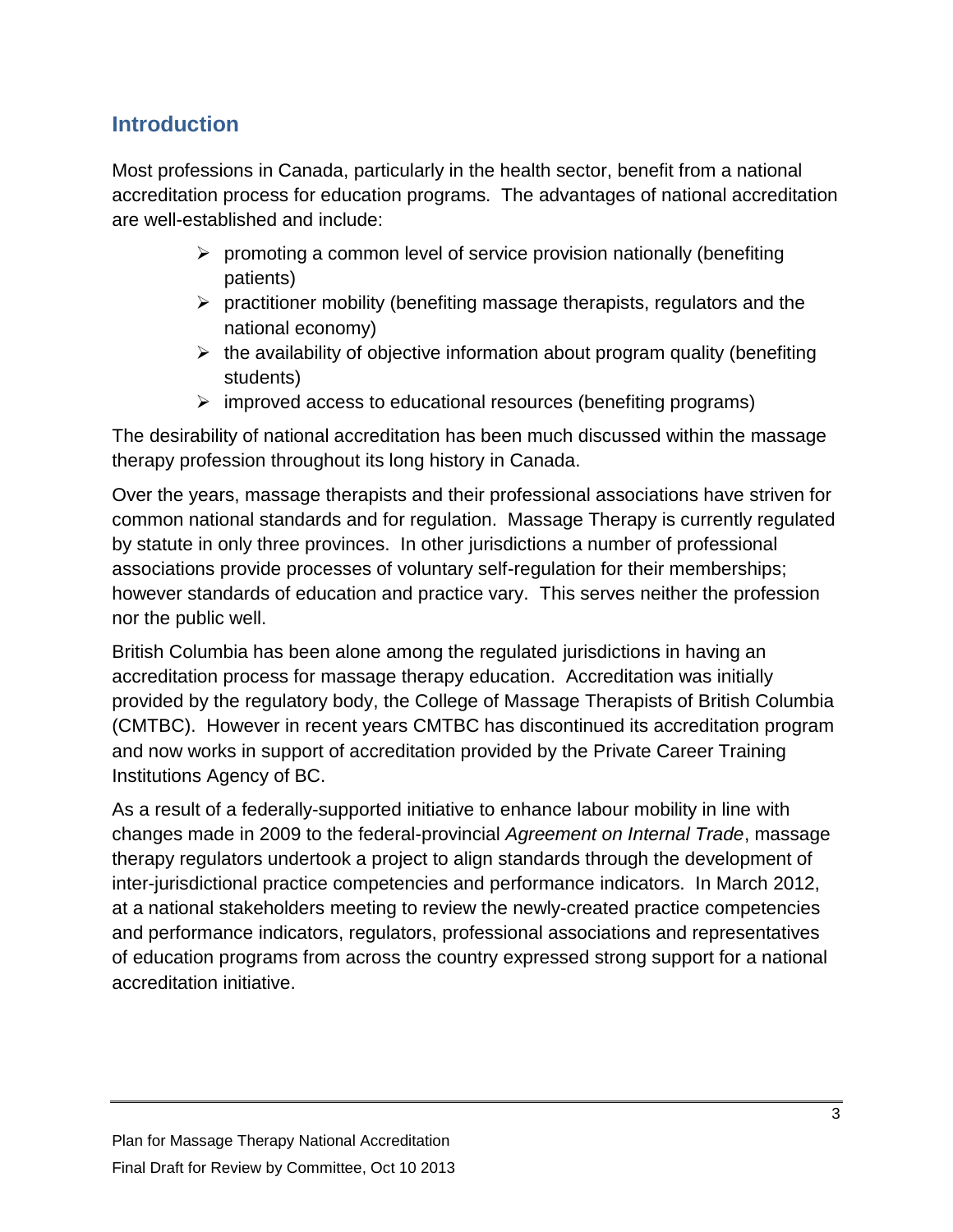In January 2013 the Federation of Massage Therapy Regulatory Authorities of Canada (FOMTRAC) $<sup>1</sup>$  engaged a consultant to create a stakeholder-driven action plan to</sup> establish national accreditation.

A 10-member National Accreditation Planning Committee was formed to provide direction for the project, with representation as follows<sup>2</sup>.

| <b>Membership of the Planning Committee</b>                 |
|-------------------------------------------------------------|
| Canadian Council of Massage Therapy Schools                 |
| Canadian Massage Therapy Alliance                           |
| College of Massage Therapists of British Columbia           |
| College of Massage Therapists of Newfoundland &<br>Labrador |
| College of Massage Therapists of Ontario                    |
| Massage Therapists' Association of BC                       |
| Newfoundland & Labrador Massage Therapists'<br>Association  |
| <b>Ontario Council of Private Massage Therapy Colleges</b>  |
| Ontario Heads of Massage                                    |
| Registered Massage Therapists' Association of Ontario       |

The Committee met both face-to-face and by distance over the period March - October 2013, activities culminating with the publication of this report. To broaden involvement, throughout its work the Committee distributed a series of Communication Bulletins to education programs, professional associations and relevant government agencies across Canada. Recipients were asked to further distribute the Bulletins to colleagues at their discretion, and names were freely added to the Committee's distribution list.

In its work the Committee drew upon resources made available by the Association of Accrediting Agencies of Canada (AAAC), including AAAC's *Guidelines for Good Practice of Accreditation of Professional Programs*. On behalf of the Committee, the Canadian Massage Therapy Alliance took out an associate membership in AAAC with

 $1$  The members of FOMTRAC are the College of Massage Therapists of British Columbia (CMTBC), the College of Massage Therapists of Newfoundland & Labrador (CMTNL) and the College of Massage Therapists of Ontario (CMTO).

 $2$  See Appendix 1 for a list of Committee members.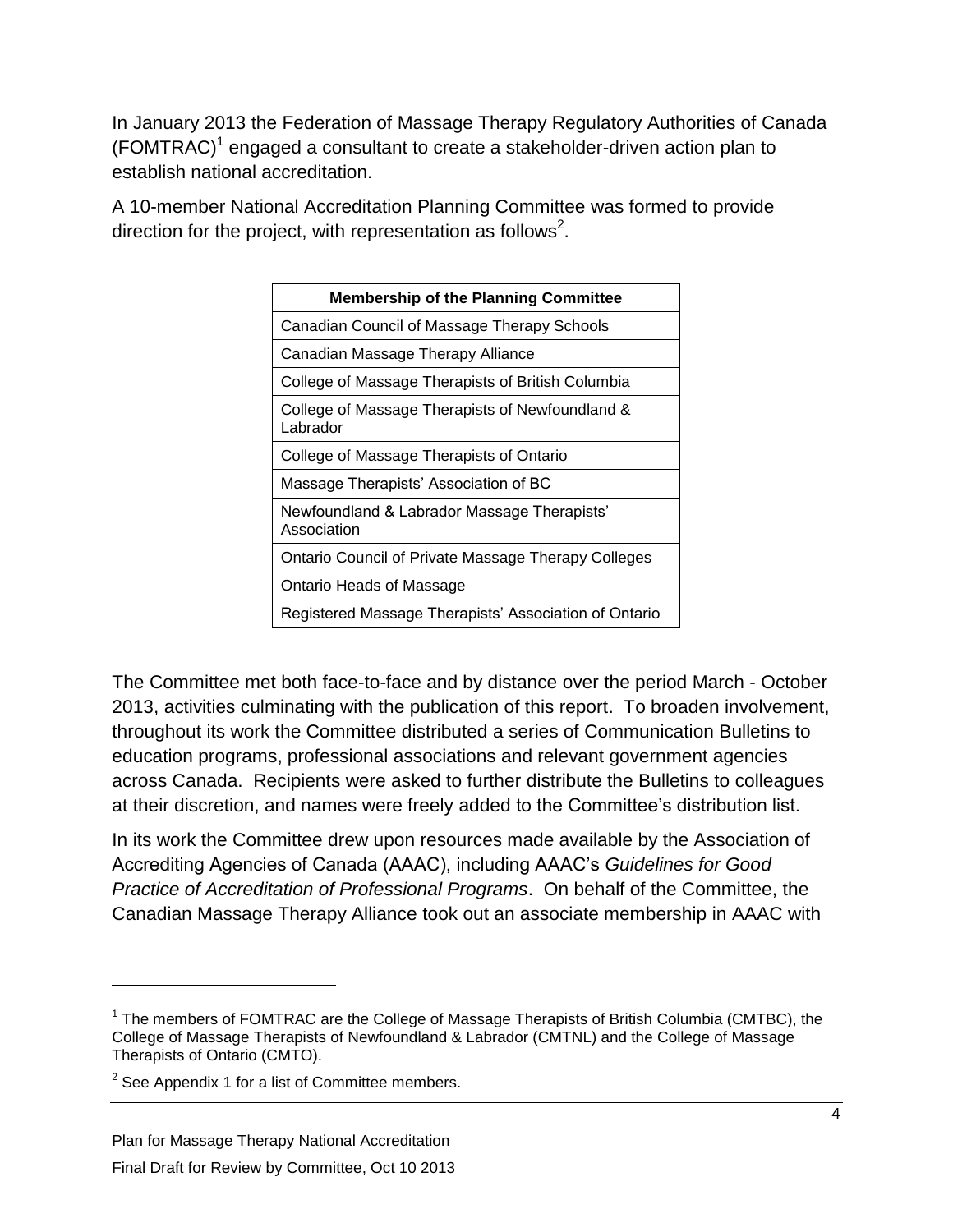the intention of transferring the membership to the yet-to-be created national accreditation organization.

The Planning Committee's conclusions, recommendations and proposed action plan were presented to stakeholders for feedback at a workshop held in Toronto on October 8 2013. There were 61 participants in the workshop (see Appendix 3). The Committee's general approach was strongly supported by participants; in addition numerous suggestions were made and issues were identified for future consideration (see Appendix 4). The Committee finalized this report shortly thereafter, incorporating workshop feedback.

# <span id="page-4-0"></span>**The Committee's Vision for Accreditation**

Early in its work the Committee concluded that in order to provide an accreditation service that consistent with the Inter-Jurisdictional Practice Competencies and Performance Indicators established by Canadian regulators, and in order to ensure that accreditation policy and procedures remain in the control of the Massage Therapy profession, a specific-purpose accreditation agency should be newly established<sup>3</sup>. This conclusion was strongly supported at the stakeholder workshop.

To further guide its discussions the Committee developed a vision statement for massage therapy accreditation, which appears on page 6. This again was strongly supported by stakeholders.

 $3$  Alternatives considered were application for inclusion in either Canadian Medical Association Conjoint Accreditation or the US Commission on Massage Therapy Accreditation.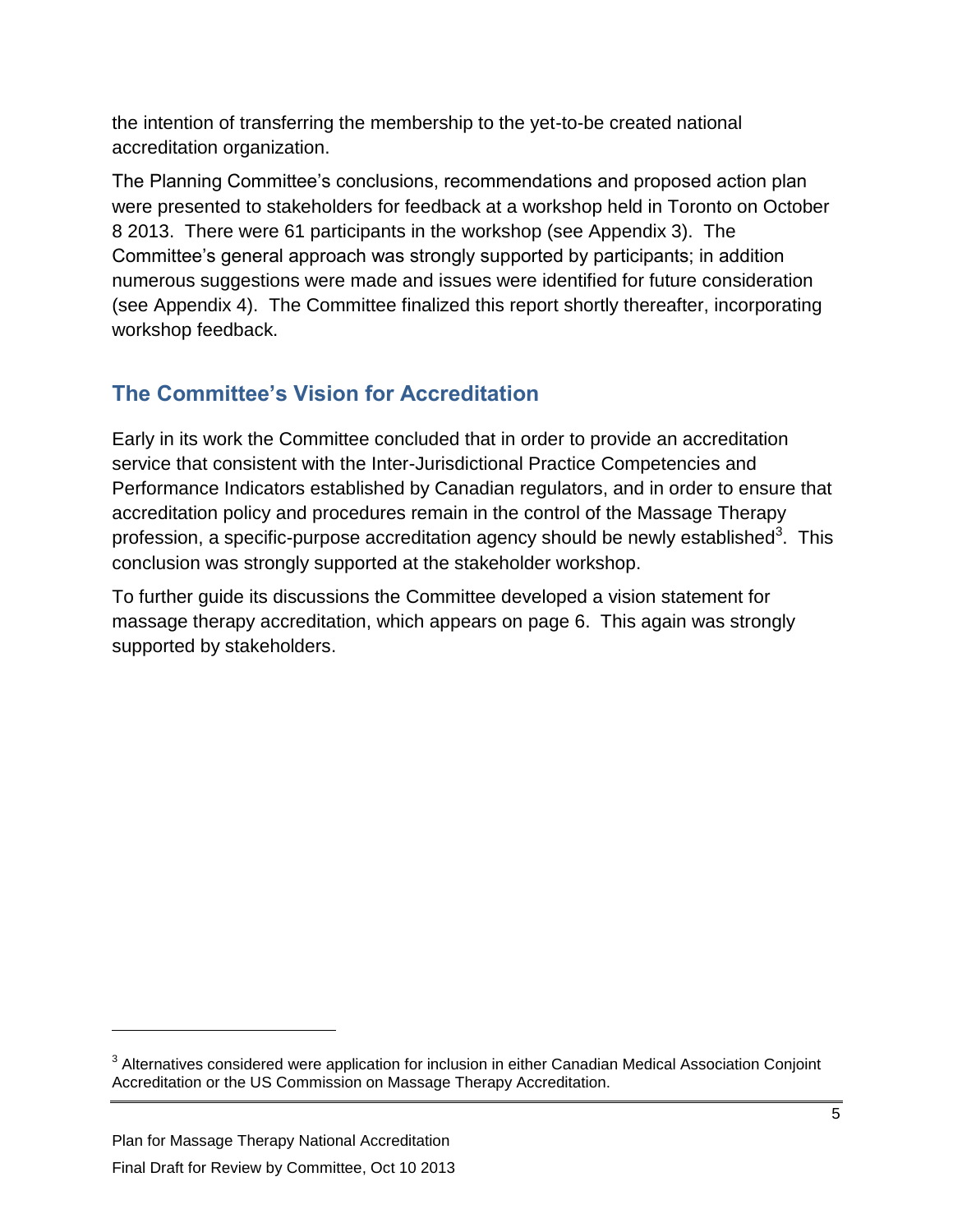# **The Planning Committee's Vision for Massage Therapy Accreditation**

The purpose of the accreditation process is to provide a mechanism for quality assurance and continuing quality improvement of entry-level massage therapy education programs across Canada. Accreditation will foster a common national entry-level education standard that is based upon the entry-to-practice requirements in the regulated provinces, and in doing so will facilitate the initiation of regulation in provinces that are currently unregulated. Accreditation will support the advancement of massage therapy as a health care profession, thereby serving the public interest.

Accreditation operations will:

- $\triangleright$  Be administered by a newly-created, specific-purpose agency that is federally incorporated and governed collaboratively by massage therapy regulators, massage therapy educators and massage therapy professional associations
- $\triangleright$  Take place in a manner consistent with the Good Practice Guidelines published by the Association of Accrediting Agencies of Canada

Accreditation services will:

- $\triangleright$  Be available to programs that take place in both private and public education institutions
- $\triangleright$  Avoid redundancy with provincial government requirements applicable to education institutions
- $\triangleright$  Be available in both regulated and unregulated provinces
- $\triangleright$  Be available in both English and French

Accreditation standards will:

- Be based upon the *Inter-jurisdictional Practice Competencies and Performance Indicators* approved by the regulated provinces in 2012 (and incorporate future updates to that document)
- $\triangleright$  Be flexible in their application, focusing more on the student learning outcomes produced by the program than on the program's structure and process
- $\triangleright$  Be developed in consultation with stakeholders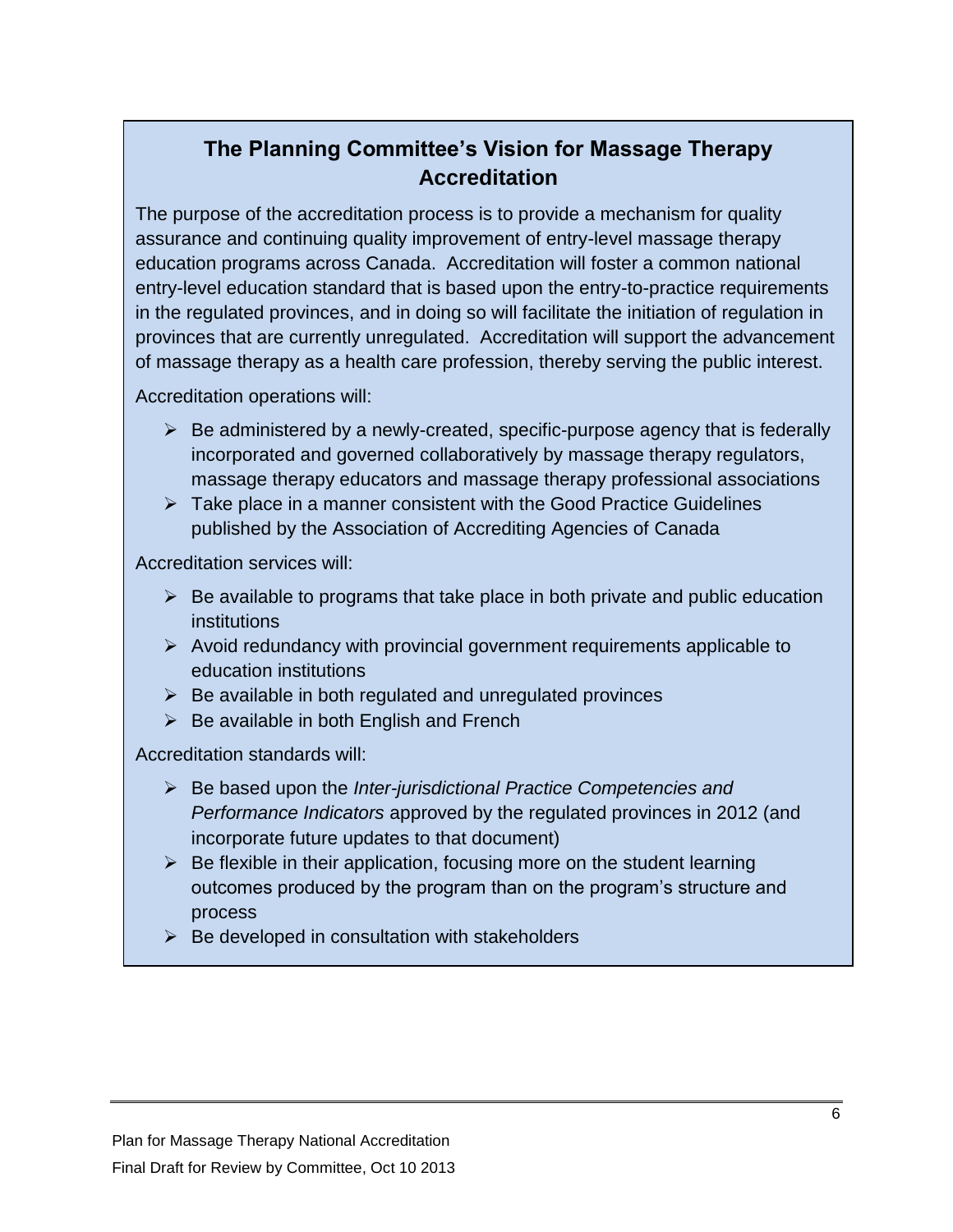### <span id="page-6-0"></span>**Action Plan**

#### <span id="page-6-1"></span>**The Massage Therapy Council for Accreditation**

Based on available data in 2013 the following is the approximate size of the massage therapy education base in Canada, including both the regulated and non-regulated provinces:

|                                  | <b>Education Institutions<sup>4</sup></b> | <b>Programs</b> |
|----------------------------------|-------------------------------------------|-----------------|
| Regulated provinces (BC, NL, ON) | 34                                        | 60              |
| Non-regulated provinces          |                                           | unknown         |

Accreditation for programs in the regulated provinces will be *de facto* mandated by the regulators. In the non-regulated provinces accreditation will be voluntary, although it is expected to be attractive to those programs that support a national standard and promoted by like-minded professional associations.

The Committee recommends as follows:

- $\triangleright$  Accreditation services should take place under the auspices of a newly-created, specific-purpose organization to be incorporated under the Canada Not-for-Profit Corporations Act: *the Massage Therapy Council for Accreditation.*
- $\triangleright$  Governance of the Council should be collaborative, through an 8-member board of directors with equal representation from massage therapy regulators, educators, and professional associations (2 from each sector). The 2 additional non-sector board members should include one who is a massage therapist and one who is from another accredited health profession.
- $\triangleright$  Board member's roles and qualifications should be outlined in advance of the Board being established. All Board members should have experience in accreditation

 $4$  This report distinguishes between programs of study and the organizations that administer them (education institutions). As described in the vision statement, a process of programmatic accreditation is planned. Although massage therapy educators commonly refer to a program as a "school", this practice is somewhat confusing in that it fails to distinguish between the program and the institution that administers it. For this reason the terminology "school" has been avoided in the report.

 $^5$  A program is defined as a program of study that takes place in a specific physical location (a site or a campus), drawing upon distinct faculty, facility and equipment resources.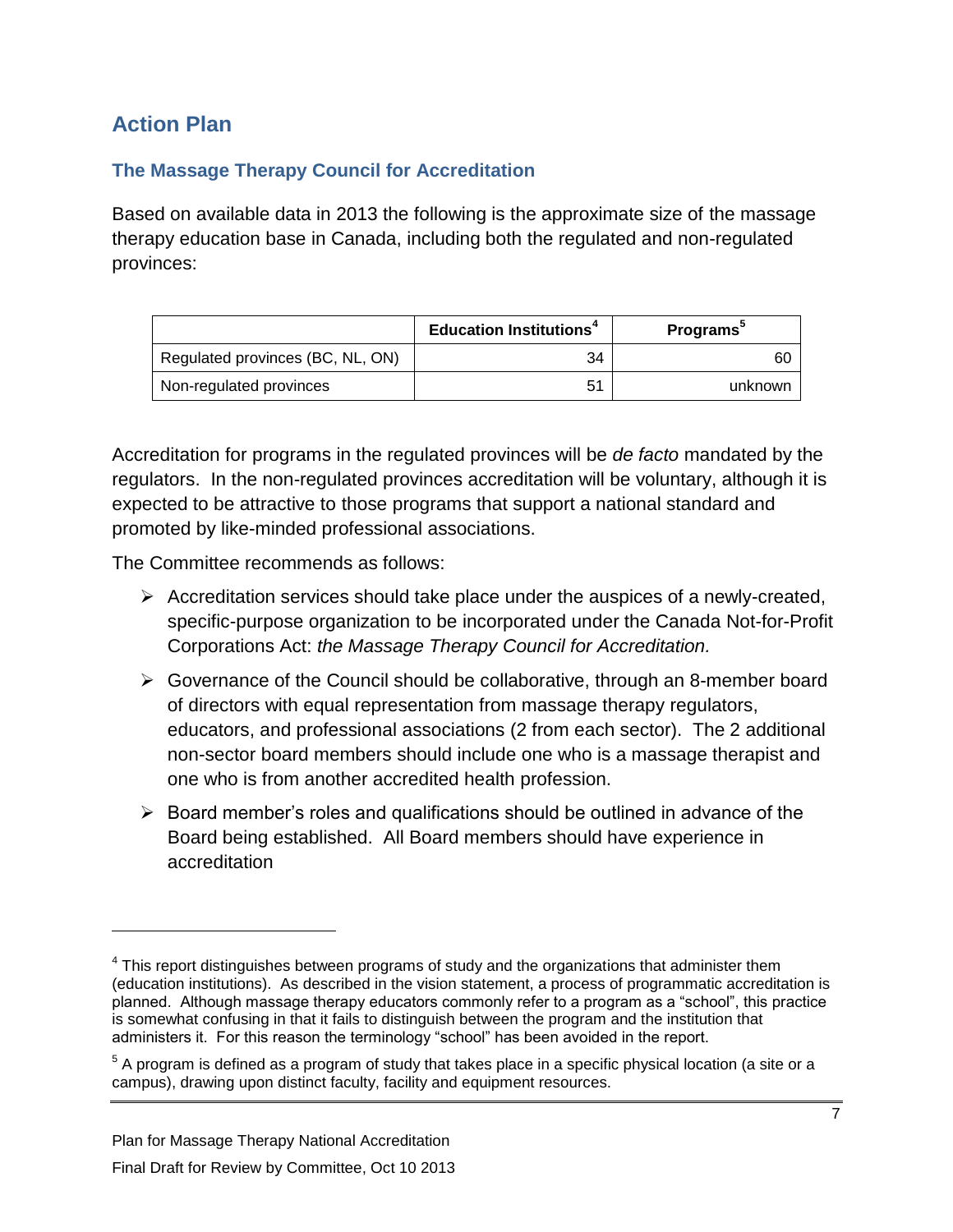- $\triangleright$  Board member terms of office should be 3 years, renewable for one additional term. The terms of appointment for the members from each sector should be staggered to ensure continuity (the initial terms of appointment for some members should be 4 years to achieve this).
- $\triangleright$  Board nominees for the regulator sector should be identified by FOMTRAC. Board nominees for the educator sector should be identified by the Canadian Council of Massage Therapy Schools (CCMTS). Board nominees for the professional association sector should be identified by the Canadian Massage Therapy Alliance (CMTA). Each of the nominating agencies should publish their nomination criteria to stakeholders, and engage in a public nomination process.
- $\triangleright$  Board nominees for the non-sector members should be invited from the profession in general, with criteria and through an open process developed by the Board.

#### <span id="page-7-0"></span>**Operating principles**

The Committee recommends as follows:

- $\triangleright$  The board of the Council should operate using a policy governance model, with board members not routinely involved in operations or operational decision making.
- $\triangleright$  The Council should have a professional staff, led by a qualified CEO who reports to the board.
- $\triangleright$  Operational committees should be established as necessary, reporting to the board or to the CEO as appropriate. Stakeholder representatives to serve on committees should be appointed by the board through an open nomination process.
- $\triangleright$  Operations should be bilingual (English-French).
- $\triangleright$  Operations should be consistent with AAAC guidelines, contextualized to the massage therapy profession.
- $\triangleright$  Operations should be driven by a statement of values and ethics approved by the board.
- $\triangleright$  There should be an organizational culture of open communication.
- $\triangleright$  There should be an organizational focus on orientation, training and development.
- $\triangleright$  Financial best practice principles for non-profit organizations should be followed.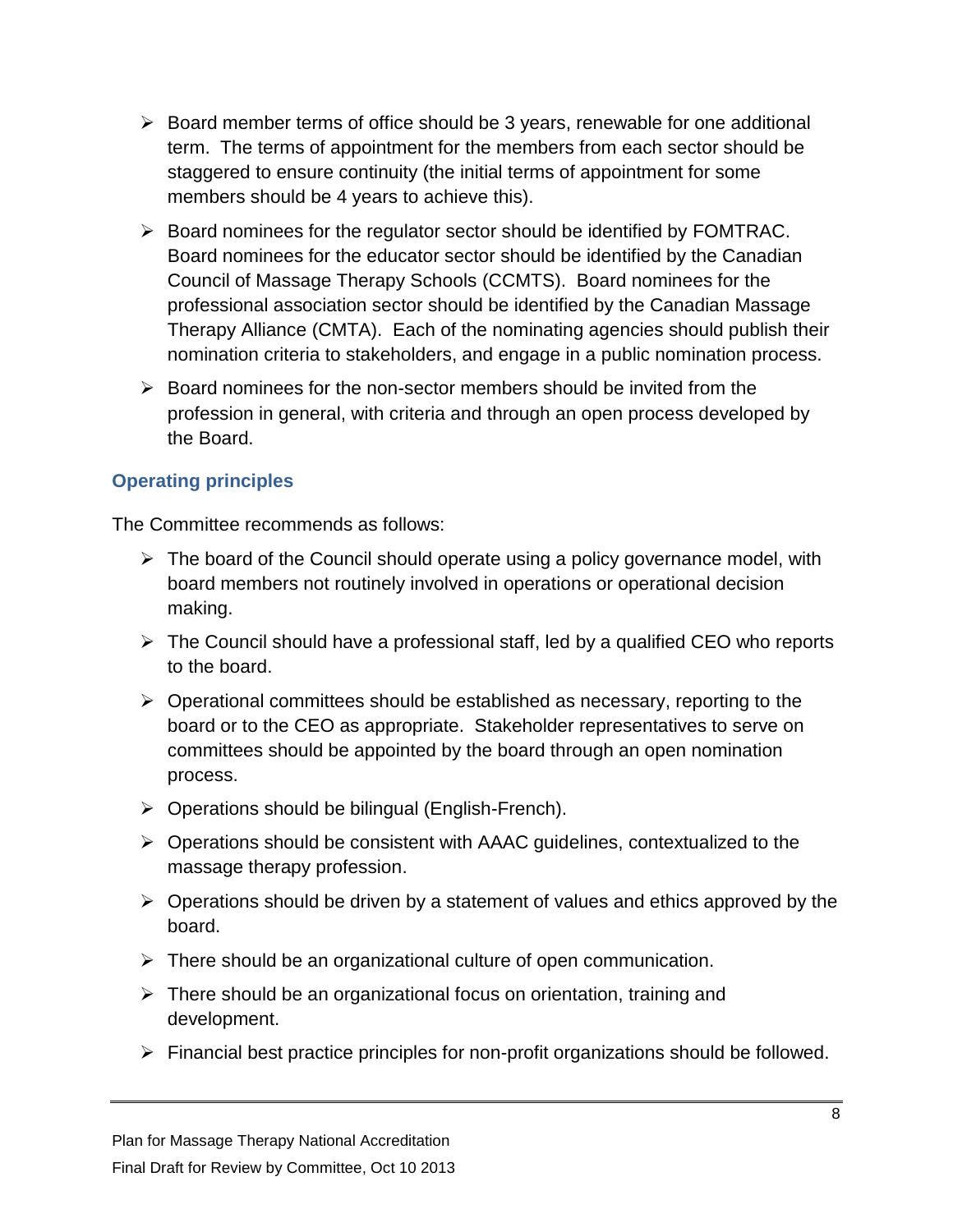#### <span id="page-8-0"></span>**Initial tasks following appointment of the board<sup>6</sup>**

The Committee recommends as follows:

- $\triangleright$  Soon after its appointment, the board should engage a professionally-qualified and experienced CEO to work with them to develop policies and to structure the organization.
- $\triangleright$  The board and the CEO should develop a comprehensive business plan which will guide the initial years of operation of the Council.
- $\triangleright$  The board and the CEO should develop organizational policies consistent with the AAAC Guidelines and drawing upon other available resources.
- $\triangleright$  The board and the CEO should develop accreditation requirements through a broad and thorough consultative process involving stakeholders (including education institutions). Key resources should include:
	- o The Inter-Jurisdictional Practice Competencies and Performance Indicators for Massage Therapists at Entry-to-Practice, 2012, published by the members of FOMTRAC
	- o AAAC Guidelines and other AAAC resources
	- o Accreditation requirements of other professions
	- o The former Basis of Accreditation of CMTBC
- $\triangleright$  Staff should be recruited, reporting to the CEO. Administrative and support services may be contracted out, at the discretion of the board.
- $\triangleright$  An early objective for the Council should be to establish a pool of volunteer onsite reviewers who receive a thorough orientation and training relative to the accreditation process.
- $\triangleright$  In the initial years of operation, emphasis should be placed on providing information, support and training to programs, to assist them understand the requirements and the process for achieving accreditation.

#### <span id="page-8-1"></span>**Building capacity in the Council**

 $\overline{a}$ 

The initial 2-3 years of operations should emphasize policy development, capacity building and orientation / training for stakeholders relative to the accreditation process.

 $6$  Recommended actions to create the Council as an incorporated entity, and to appoint the first board, are contained in the final section of this report, Moving Forward.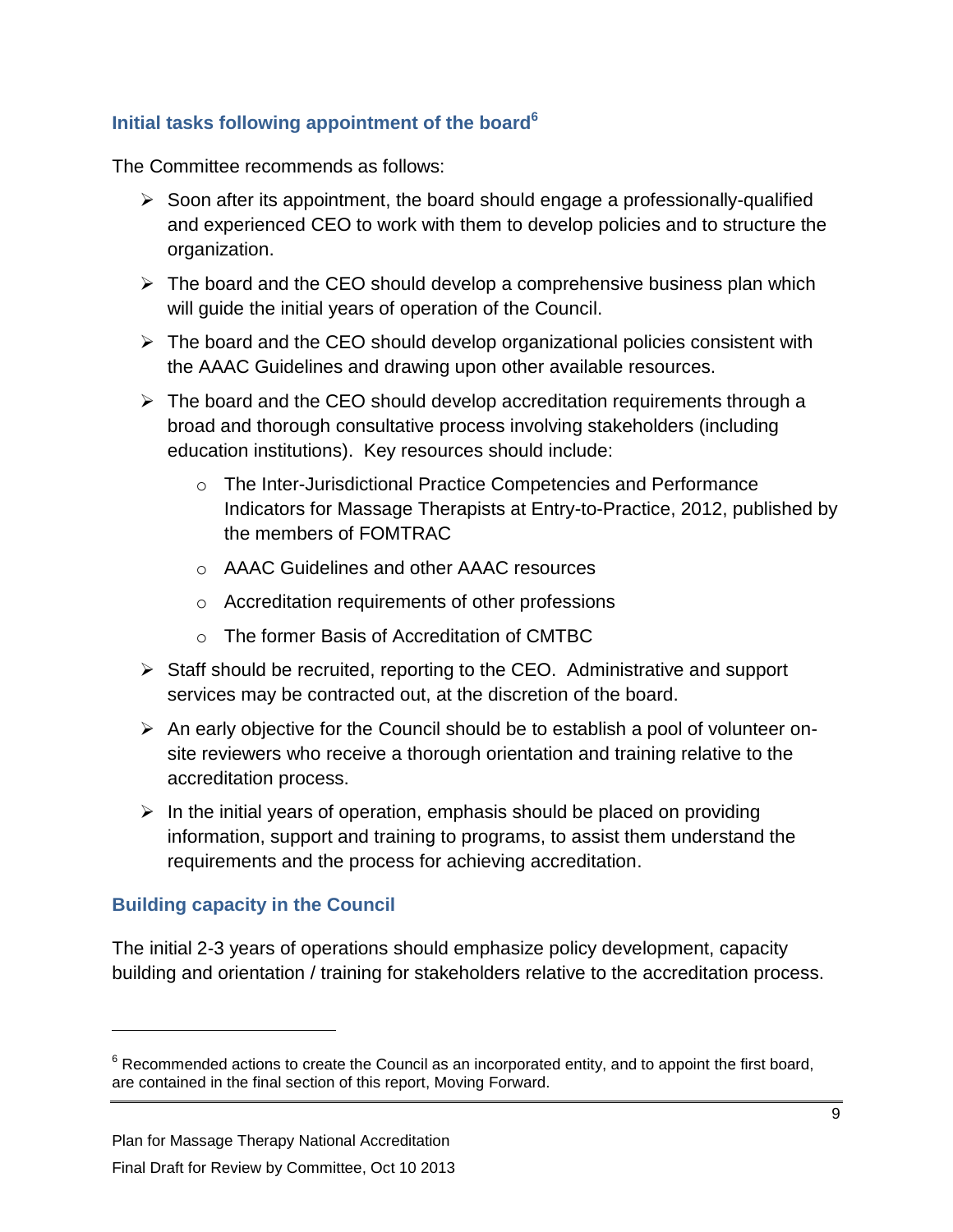While some program reviews may begin in year two, full program review capacity (suggested to be at the level of 15 reviews per year) will not occur until year 4.

For planning purposes it has been assumed that the term of full accreditation will be six years. A conditional accreditation would be of significantly shorter duration. These assumptions are consistent with general practice among accreditation agencies.

The table below summarizes how the number of accredited programs will build over the first six years of the Council's operations.

| <b>Year of Operation</b> | <b>Calendar Year</b> | <b>Number of On-site</b><br><b>Reviews Conducted</b> | <b>Cumulative No. of</b><br><b>Accredited Programs</b><br>Nationally (max.) <sup>7</sup> |
|--------------------------|----------------------|------------------------------------------------------|------------------------------------------------------------------------------------------|
|                          | 2014                 | 0                                                    |                                                                                          |
| ົ                        | 2015                 | 4                                                    |                                                                                          |
| 3                        | 2016                 | 10                                                   | 14                                                                                       |
| 4                        | 2017                 | 15                                                   | 29                                                                                       |
| 5                        | 2018                 | 15                                                   | 44                                                                                       |
| 6                        | 2019                 | 15                                                   | 59                                                                                       |
|                          | 2020                 | 15                                                   | 74                                                                                       |

On this basis, by year seven (2020) it will be feasible to accredit all programs in the regulated provinces and up to 12 programs in the (currently) non-regulated provinces.

In the regulated provinces, only BC has currently-accredited programs. In order to maintain continuity of accreditation for the BC programs, a schedule of on-site reviews as shown in the table below will be necessary. Also included in the table is the approximate capacity to accredit programs in Ontario and Newfoundland & Labrador, based on the assumption that limited accreditation of programs in non-regulated provinces begins in 2016 $^8$ .

 $^7$  This count is a maximum because (a) it assumes that all reviewed programs obtain accreditation and (b) it ignores the need to re-survey programs which initially fail to achieve accreditation or obtain less than a full six-year term.

 $8$  The initiation of regulation in one or more currently non-regulated provinces would advance or increase this demand.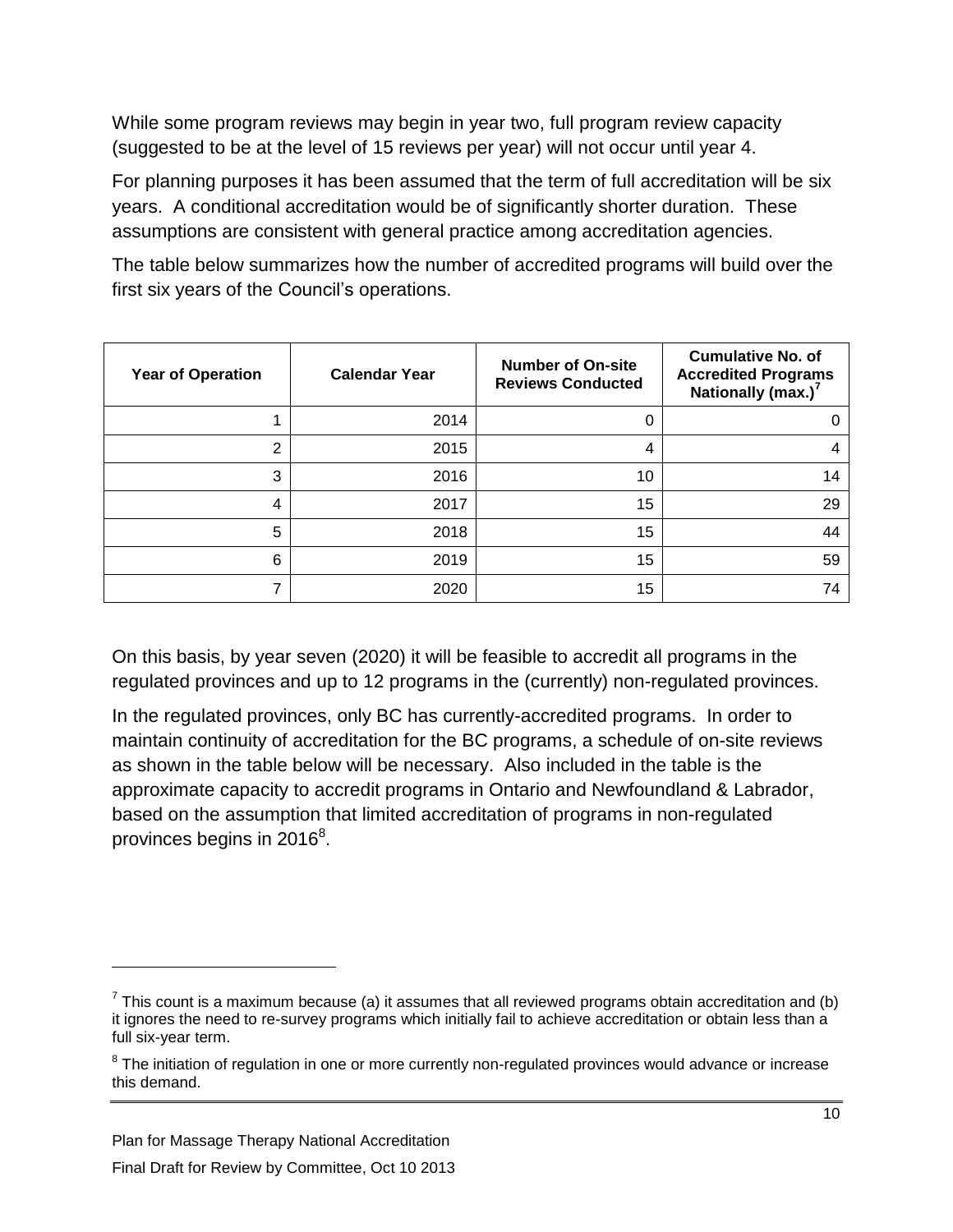| <b>Calendar Year</b> | BC | ON | <b>NL</b> | <b>Other Provinces</b> |
|----------------------|----|----|-----------|------------------------|
| 2015                 |    | 4  |           |                        |
| 2016                 |    | 6  |           |                        |
| 2017                 |    | 10 | ◠         |                        |
| 2018                 |    | 9  |           |                        |
| 2019                 |    | 12 |           | ົ                      |
| 2020                 |    | 10 |           |                        |

Total capacity of the Council – given 15 on-site reviews per year – would be to maintain a roster of up to 90 accredited programs on an ongoing basis.

#### <span id="page-10-0"></span>**Resourcing**

#### **Expenditures**

The table in Appendix 2 provides a rough estimate of the Council's operating costs for its first 10 years of activity.

Since the on-site portion of program reviews is a significant expense item, the following assumptions have been made:

- $\triangleright$  The on-site portion of program reviews will involve a team of 3 individuals (2) volunteer peer reviewers, 1 Council staff member)
- $\triangleright$  Volunteer reviewers will receive an honorarium of \$400 per day for 3 days per on-site review
- $\triangleright$  The average cost of travel / maintenance for an on-site review will be \$1,000 per team member

It is important to recognize that these assumptions have been made solely for financial planning purposes; they do not constitute recommendations from the Committee.

Based upon the information on Appendix 2 it has been concluded that the Council's annual expenditures when at full capacity (from year 4 onwards) will be approximately \$450,000.

#### Revenues

AAAC member agencies vary considerably in their sources of revenue for accreditation services. Some rely for funding exclusively upon annual fees paid by accredited programs. Others obtain funding exclusively from professional organizations. The majority utilize funding from both of these sources. As a result of this variation, annual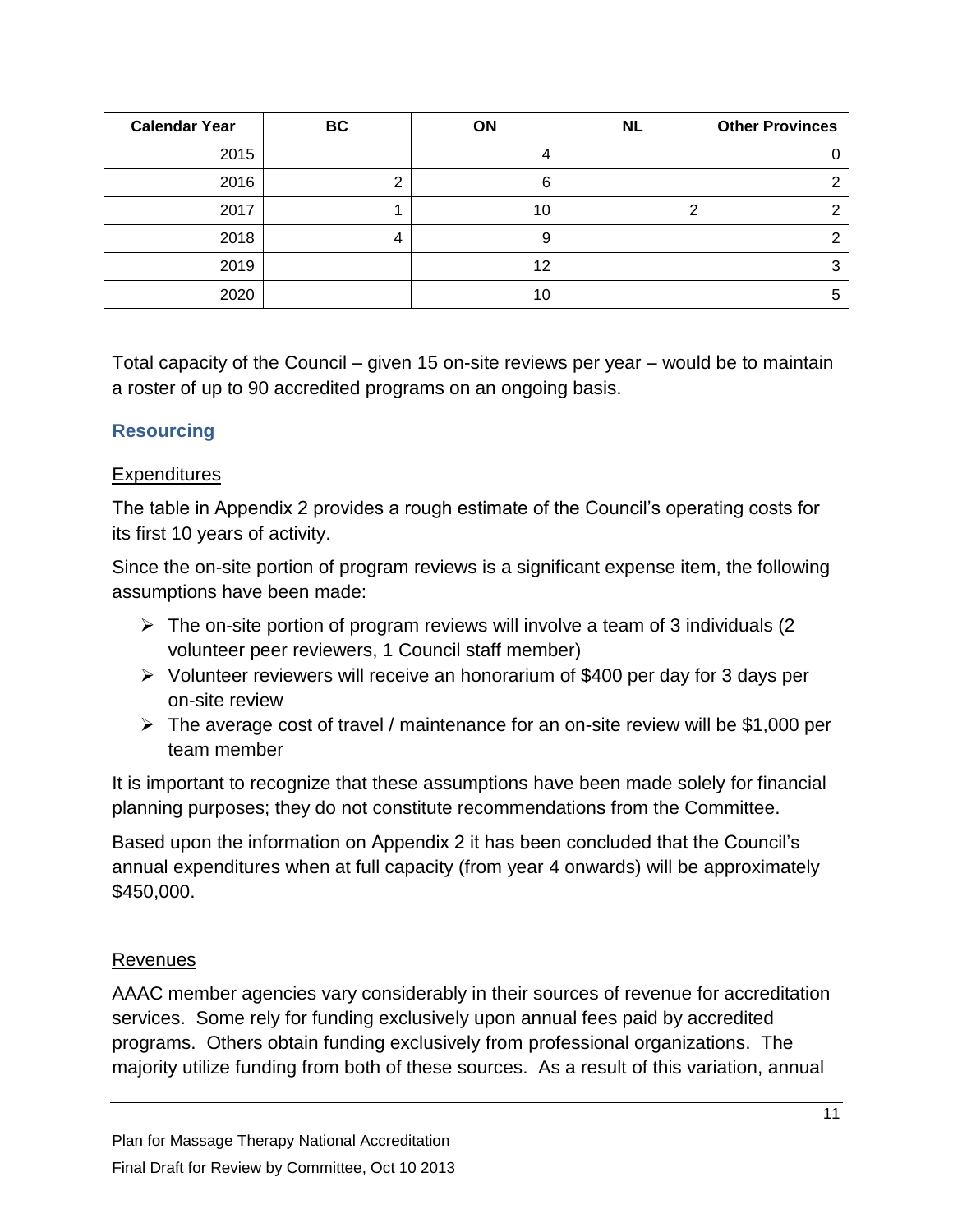program fees among professions vary between zero and in excess of ten thousand dollars.

Based upon the Council's expenditure projections outlined above, if the sole revenue source were program fees, the annual program fee would be in the region of \$5,000<sup>9</sup>. Furthermore, the agency would operate at an annual deficit until the number of accredited programs approached 90, thus requiring some form of subsidization by the profession at large.

If no program fees are charged, meaning that organizations from within the profession sponsor accreditation and pay all costs, those organizations would be required to pay annually about \$27 per member<sup>10</sup>. The advantage of this funding model is that full revenues are theoretically achievable early in the life of the Council, thus avoiding the need for any additional subsidy in the capacity-building years.

The issue of the Council's approach to revenue generation was discussed at the Stakeholder Workshop; most participants favored an approach that combines annual program fees with ongoing sponsorship by professional organizations, with annual sponsorship fees dependent upon an association's membership. The Committee supports and recommends this approach.

In determining annual program fees, the Committee further recommends (1) that consideration be given to scaling fees based upon a program's enrolment, and (2) that organizations which operate similar programs in different geographical locations be considered for some form of discounted fee.

# <span id="page-11-0"></span>**Relationship of Accreditation to Government Regulations Affecting Postsecondary Education Institutions**

The majority of massage therapy education programs across Canada are offered by private education institutions (often, but not universally, called "private career colleges").

Each provincial and territorial government regulates private career colleges somewhat differently. Regulations typically involve requirements affecting financial and administrative matters, and student support. In most instances curriculum is also reviewed to some extent (although such matters might be deferred to a provincial regulator or to a third party accreditor if available). British Columbia is unique in

 $^9$  450,000 / 90 = 5,000

 $10$  The 3 regulatory bodies together with those professional associations from the non-regulated provinces which belong to CMTA represent approximately 17,000 active massage therapists.  $450,000 / 17,000 =$ 26.47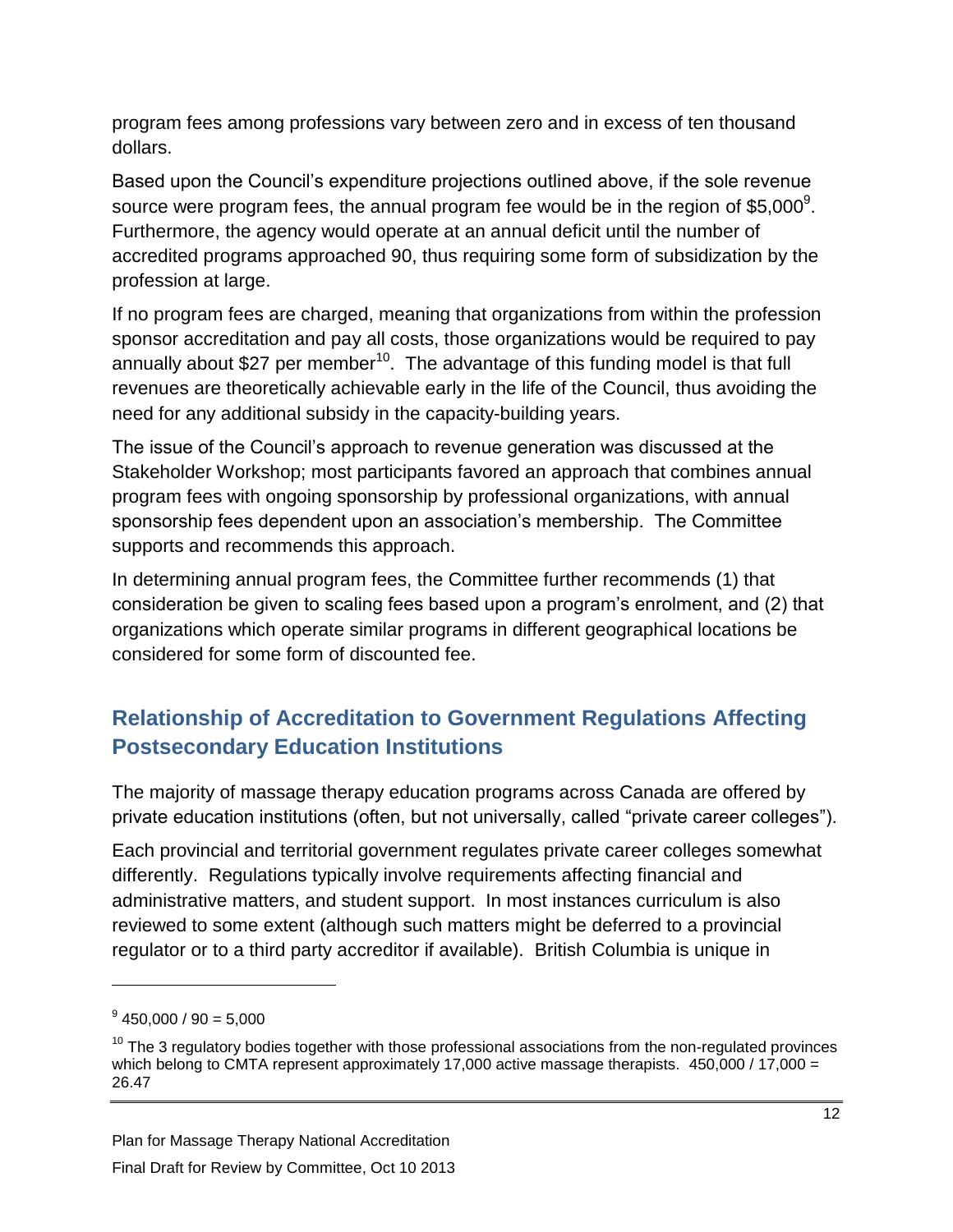providing an optional accreditation process for private career colleges (which becomes mandatory for institutions that wish their students to be eligible for student loans from government).

Given that massage therapy national accreditation as envisaged under the Council will be programmatic (not institutional), it will in general be complementary to provincial / territorial regulatory requirements applicable to private career colleges. In some instances a degree of alignment of the two processes might be possible, but national accreditation will not relieve private colleges of their responsibilities relative to provincial / territorial regulations.

Once accreditation becomes operational, programs seeking accreditation should be advised to inform their provincial government liaison persons early in their application process, to determine the degree of alignment that might be possible.

Massage therapy programs offered by public education institutions will be subject to institutional policies (some of which may derive from government requirements) that may include requirements for program review. National accreditation as envisaged under the Council will in general be complementary to these requirements, although once again some degree of alignment might be possible (at the institution's discretion).

The above notwithstanding, the Committee recommends that the accreditation requirements established by the Council should be constructed in such a way that as far as possible they avoid creating redundancy relative to provincial government requirements affecting schools.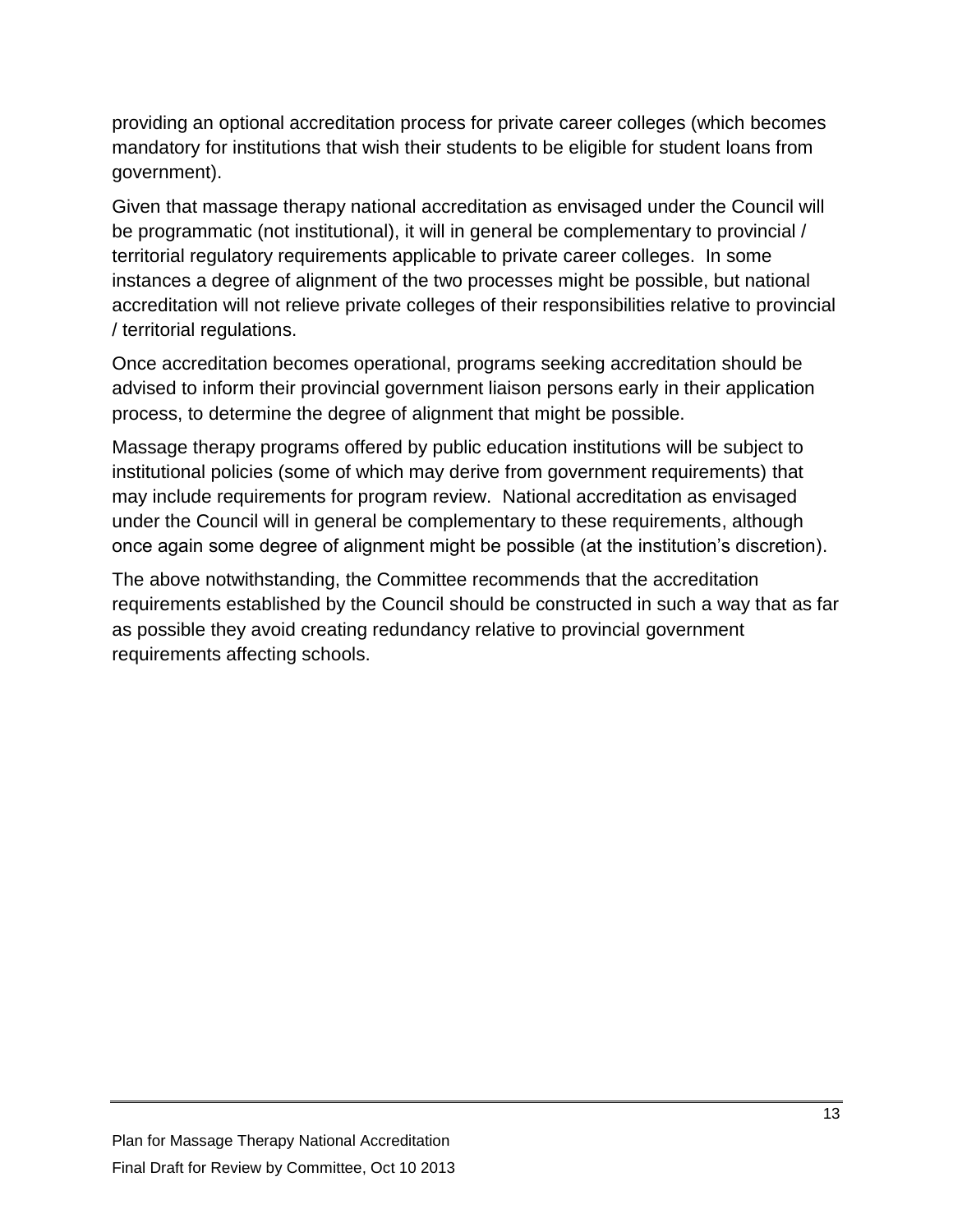### <span id="page-13-0"></span>**Moving Forward: Creating the Council and appointing the first board**

Consistent with the spirit of collaboration inherent in the Committee's recommendations for governance of the Council, as endorsed by the Stakeholder Workshop, the Committee believes that the initial formation of the Council as an incorporated entity should be undertaken collaboratively by FOMTRAC, CCMTS and CMTA.

The Committee recommends as follows:

- 1. That three individuals, collectively representing FOMTRAC, CCMTS and  $CMTA<sub>1</sub><sup>11</sup>$  work together with legal counsel to submit an application for incorporation of the *Massage Therapy Council for Accreditation* under the Canada Not-for-Profit Corporations Act.
- 2. That immediately following incorporation, the founders seek funding from sponsoring organization(s) within the massage therapy profession, to enable the establishment of the Council as an operational organization with a functioning Board and CEO.
- 3. That the founders establish a website for the Council, to be used as a communication and information vehicle, and that communication with stakeholders become a priority.
- 4. That the founders establish an Advisory Committee, made up of members of the National Accreditation Planning Committee, which will function as an advisory group to the founders until such time as the first board of directors of the Council is appointed.
- 5. That the founders develop and file Bylaws for the Council, consistent with the recommendations of this report as they relate to governance, ensuring input from stakeholders.
- 6. That the founders develop a Statement of Board Member Role, Responsibilities and Qualifications.
- 7. That the founders initiate a nomination process for Board members, through FOMTRAC, CCTMS and CMTA, consistent with the Bylaws.
- 8. That the founders appoint Board members from the nominees, and hand over all responsibilities to the Board.

 $11$  These three individuals are hereinafter referred to as the "founders" of the Council. The founders will be responsible for the Council from the time of its incorporation until the first board of directors is appointed.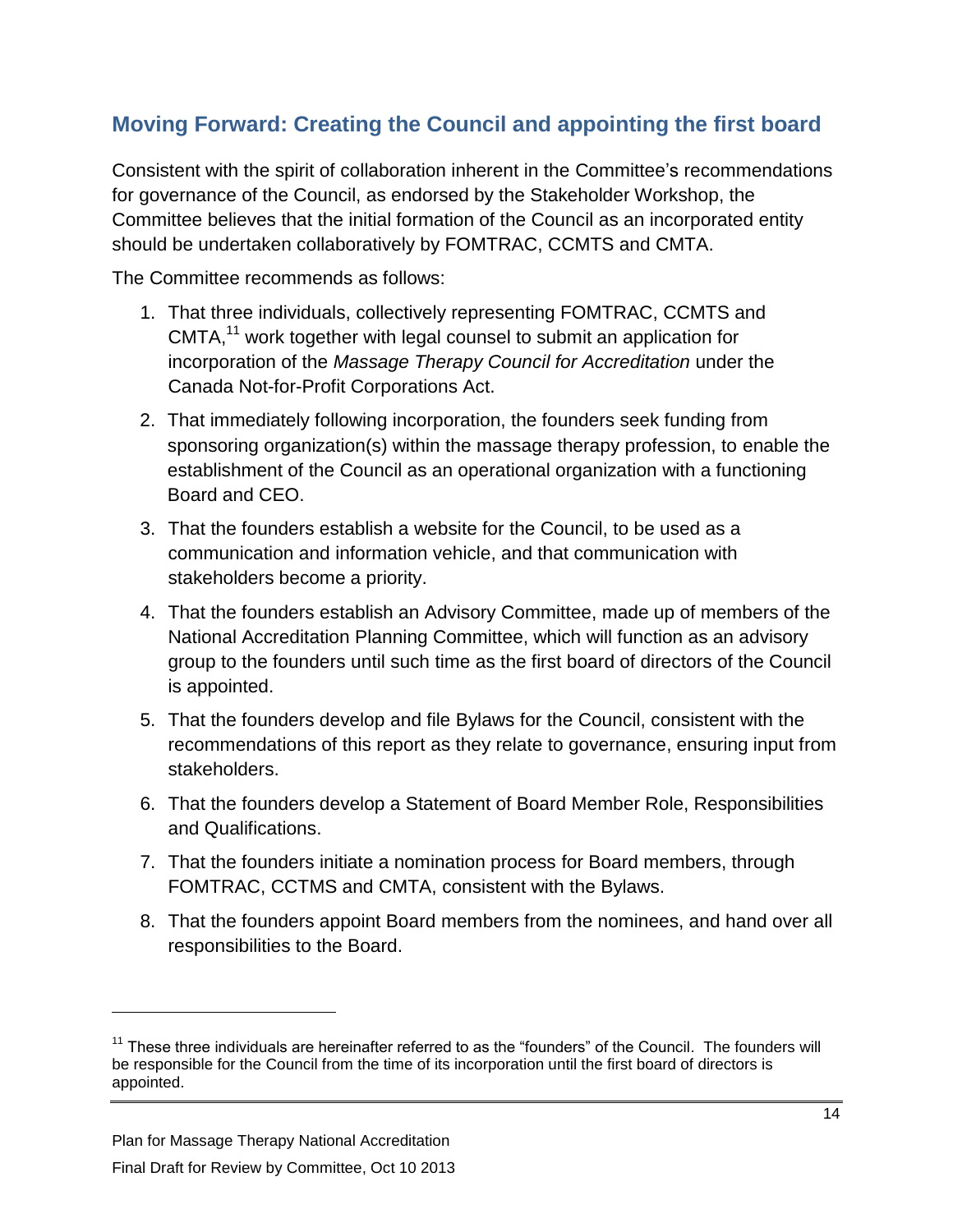# <span id="page-14-0"></span>**Appendix 1: Planning Committee Membership**

| Lori Copeland                 | <b>Ontario Heads of Massage</b>                            |
|-------------------------------|------------------------------------------------------------|
| Randy Ellingson               | Canadian Council of Massage Therapy Schools                |
| <b>Corinne Flitton</b>        | College of Massage Therapists of Ontario                   |
| Lori Green                    | Canadian Massage Therapy Alliance                          |
| Bodhi Haraldsson              | Massage Therapists' Association of BC                      |
| <b>Brandy John</b>            | <b>Ontario Council of Private Massage Therapy Colleges</b> |
| Samantha Piercey              | College of Massage Therapists of Newfoundland & Labrador   |
| <b>Annette Ruitenbeek</b>     | College of Massage Therapists of BC                        |
| <b>Bryn Sumpton</b>           | Registered Massage Therapists' Association of Ontario      |
| <b>Claudette Marie Warren</b> | Newfoundland & Labrador Massage Therapists' Association    |

Dr David Cane Catalysis Consulting Project Consultant

 $\overline{\phantom{a}}$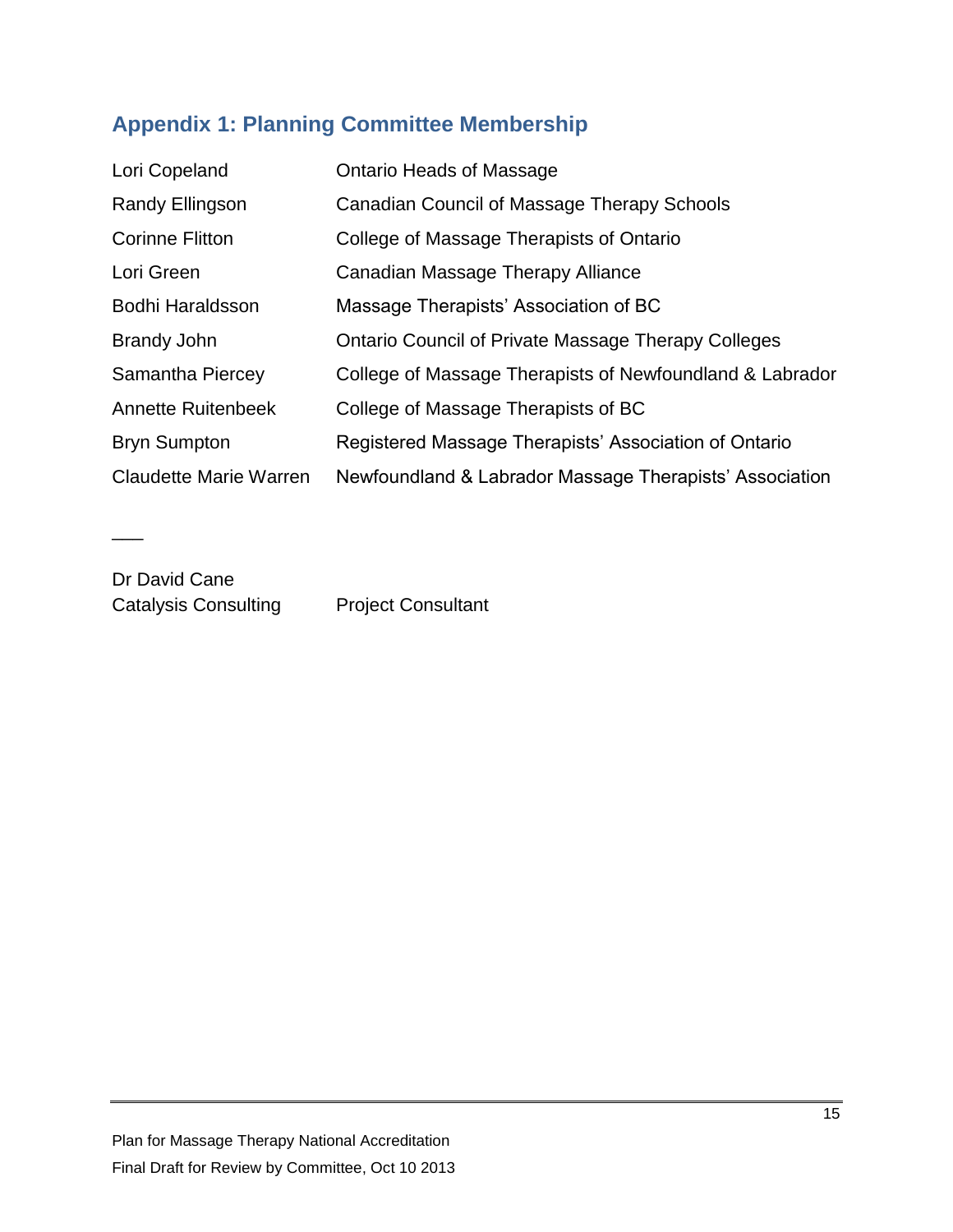# **Appendix 2: Financial Projections**

<span id="page-15-0"></span>

|                                                   | year 1 | year 2 | year 3 | year 4 | year 5 | year 6 | year 7 | year 8 | year 9 | year 10 |
|---------------------------------------------------|--------|--------|--------|--------|--------|--------|--------|--------|--------|---------|
| <b>EXPENSES, \$</b>                               |        |        |        |        |        |        |        |        |        |         |
| # reviews undertaken ( $@$ \$5400 <sup>12</sup> ) | 0      | 4      | 10     | 15     | 15     | 15     | 15     | 15     | 15     | 15      |
| review honoraria & travel                         | 0      | 21600  | 54000  | 81000  | 81000  | 81000  | 81000  | 81000  | 81000  | 81000   |
| board / committee support                         | 10000  | 15000  | 20000  | 20000  | 20000  | 20000  | 20000  | 20000  | 20000  | 20000   |
| professional staff                                | 100000 | 100000 | 135000 | 175000 | 175000 | 175000 | 175000 | 175000 | 175000 | 175000  |
| administration / support services                 | 30000  | 50000  | 75000  | 75000  | 75000  | 75000  | 75000  | 75000  | 75000  | 75000   |
| legal / insurance / memberships                   | 15000  | 10000  | 10000  | 10000  | 10000  | 10000  | 10000  | 10000  | 10000  | 10000   |
| program & reviewer orientation /<br>training      | 0      | 15000  | 25000  | 25000  | 25000  | 15000  | 15000  | 15000  | 15000  | 15000   |
| office equipment                                  | 5000   | 5000   | 1000   | 1000   | 5000   | 1000   | 1000   | 5000   | 5000   | 1000    |
| IT support                                        | 7000   | 7000   | 1000   | 1000   | 1000   | 1000   | 1000   | 1000   | 1000   | 1000    |
| materials & supplies                              | 1000   | 1000   | 2000   | 2000   | 2000   | 3000   | 3000   | 3000   | 3000   | 3000    |
| facility rental                                   | 20000  | 40000  | 40000  | 40000  | 40000  | 40000  | 40000  | 40000  | 40000  | 40000   |
|                                                   |        |        |        |        |        |        |        |        |        |         |
|                                                   |        |        |        |        |        |        |        |        |        |         |
| total expenditure                                 | 188000 | 264600 | 363000 | 430000 | 434000 | 421000 | 421000 | 425000 | 425000 | 421000  |
|                                                   |        |        |        |        |        |        |        |        |        |         |

 $12$  \$3000 travel + \$2400 honoraria = \$5400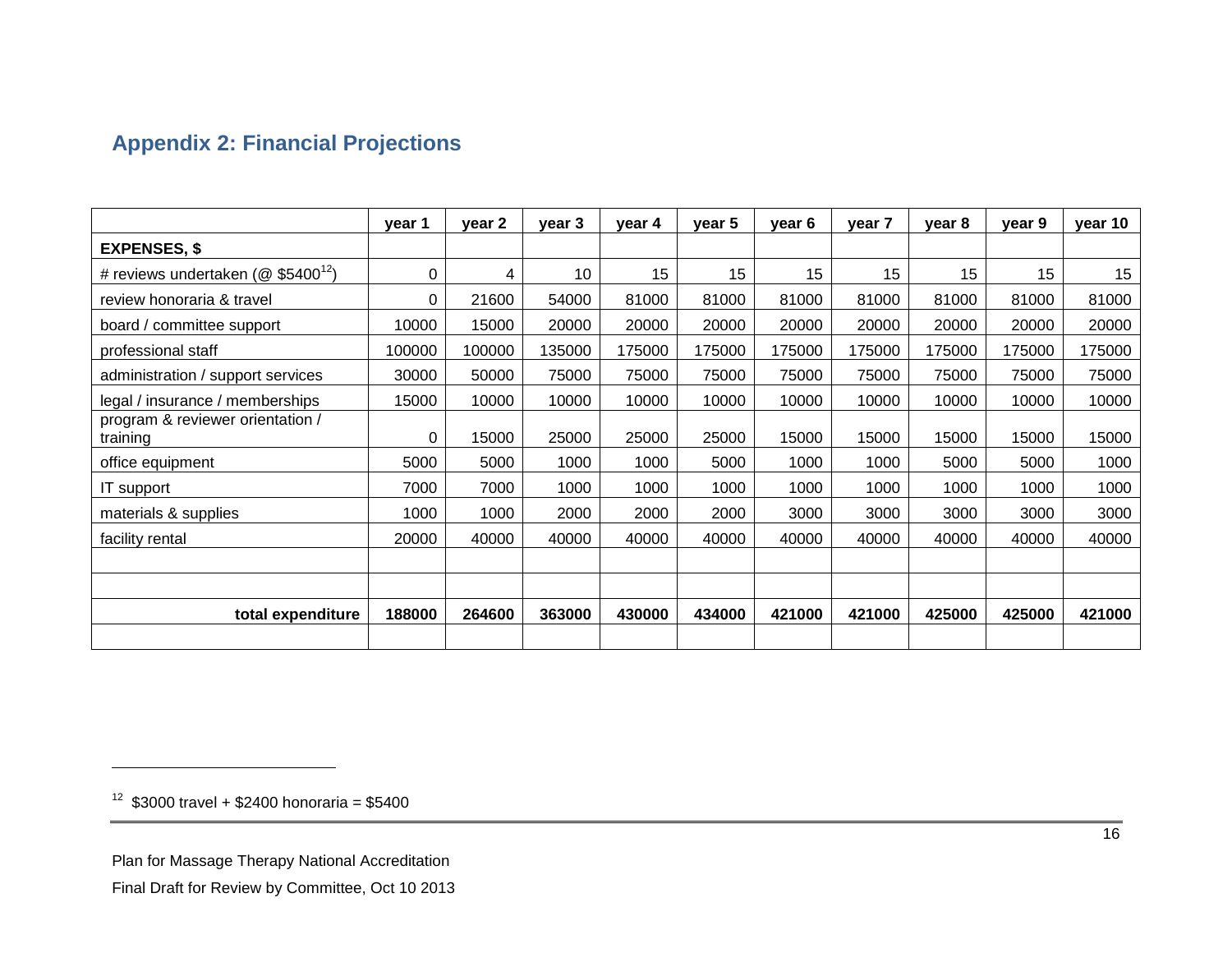# <span id="page-16-0"></span>**Appendix 3: Participation in Stakeholder Workshop**

| Association of Accrediting Agencies of Canada, Ontario                    | Janis Leonard         |
|---------------------------------------------------------------------------|-----------------------|
| Algonquin College, Ontario                                                | <b>Marvin Mohring</b> |
| Bryan College, Ontario                                                    | Adriana Costenaro     |
| Bryan College, Ontario                                                    | Jette Henriksen       |
| Canadian College of Health Science & Technology (CCHST), Ontario          | Chris Mingay          |
| Canadian College of Massage & Hydrotherapy, Ontario                       | Tatum Johnson         |
| Canadian College of Massage & Hydrotherapy, Ontario                       | Terry Lynn Nolan      |
| Canadian Council of Massage Therapy Schools & Lethbridge College, Alberta | Jim Manzara           |
| Centennial College, Ontario                                               | Wray Barraclough      |
| Centennial College, Ontario                                               | Mark Fox              |
| College of Massage Therapists of Ontario                                  | Dave Janveau          |
| College of Massage Therapists of Ontario                                  | Evelyn Waters         |
| College Boreal, Ontario                                                   | Julie Levac-Rancourt  |
| D'Arcy Lane Institute, Ontario                                            | Cheryl Samson         |
| D'Arcy Lane Institute, Ontario                                            | John Keightley        |
| Elegance School, Ontario                                                  | <b>Helene Adams</b>   |
| Elegance School, Ontario                                                  | Deborah Quantz        |
| Everest College, Ontario                                                  | Cheryl Russell-Julien |
| Everest College, Ontario                                                  | Barb Jay              |
| Fanshawe College, Ontario                                                 | Wendi Roscoe          |
| Georgian College, Ontario                                                 | <b>Brian Dormer</b>   |
| Humber College, Ontario                                                   | Amanda Baskwill       |
| ICT Kikkawa, ICT Northumberland College, Halifax, Moncton                 | Shirley Desborough    |
| Institute of Complementary & Alternative Therapies, Ontario               | Shirlee Rankin        |
| International Academy of Massage Inc. & Ontario Council of Private        | Ian Marshall          |
| Massage Therapy Colleges, Ontario                                         |                       |
| Lambton College, Ontario                                                  | <b>Greg Shortt</b>    |
| Massage Therapist Association of Saskatchewan                             | Garret Woynarski      |
| Massage Therapists' Association of British Columbia                       | Brenda Locke          |
| Massage Therapy Association of Manitoba                                   | George Fraser         |
| Massage Therapy Association of Manitoba                                   | Susan Kos-Whicher     |
| Medix School, Ontario                                                     | Patrick Stapleton     |
| Medix School, Ontario                                                     | Mark Chee-Aloy        |
| National Institute, Ontario                                               | Pankaj Bhargava       |
| National Institute, Ontario                                               | Mamta Bhargava        |
| Natural Health Practitioners of Canada, Alberta                           | Candace Pichonsky     |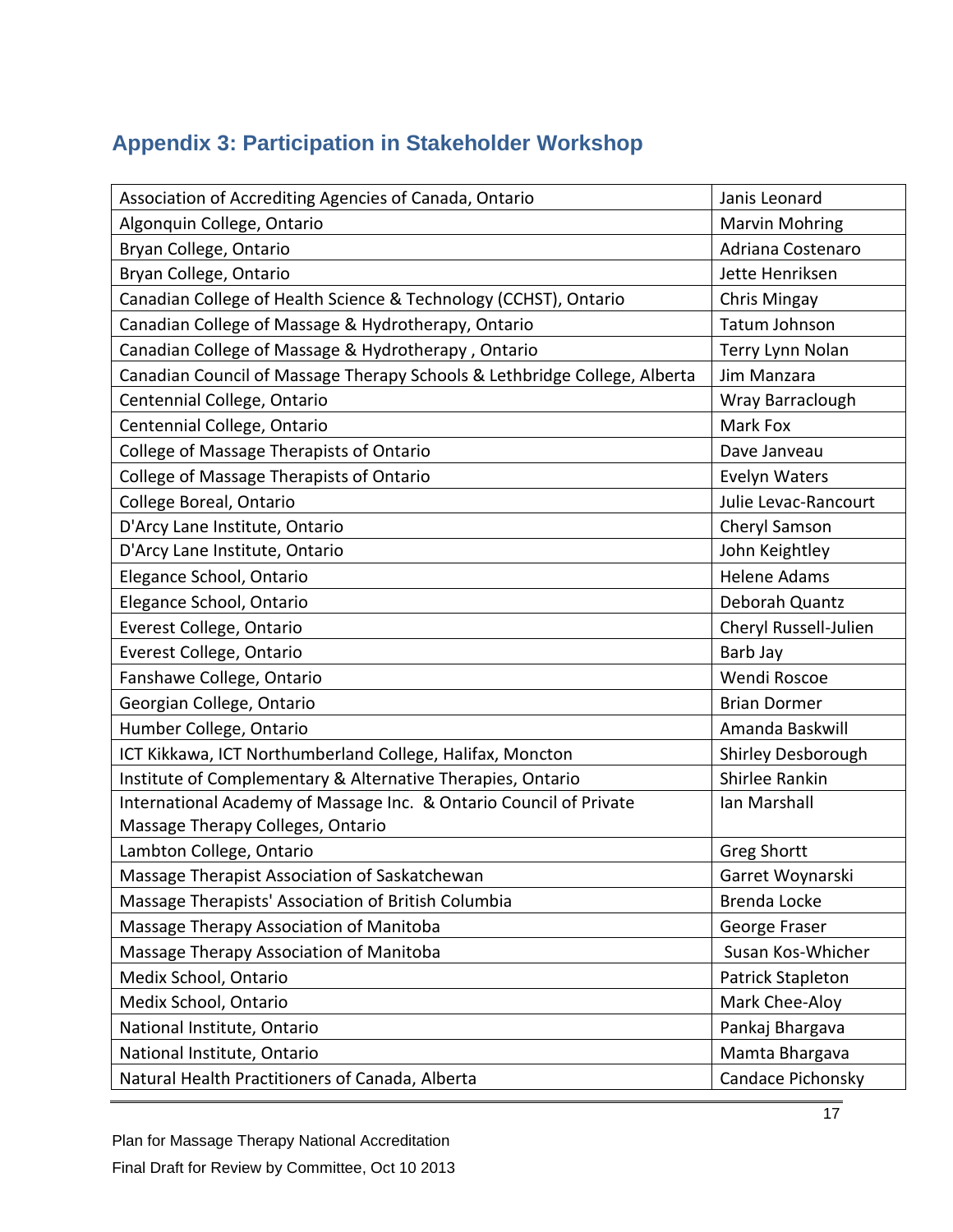| Natural Health Practitioners of Canada, Alberta                              | Jan Bagot               |
|------------------------------------------------------------------------------|-------------------------|
| New Brunswick Massotherapy Association Inc.                                  | M. R. Joceline Dupuis   |
| Newfoundland and Labrador Massage Therapy Association                        | Sara Sexton             |
| Northern College, Ontario                                                    | Sarah Campbell          |
| PEI Massage Therapy Association & Canadian Massage Therapy Alliance          | <b>Marilyn Sparling</b> |
| Planning Committee (Consultant)                                              | David Cane              |
| Planning Committee (College of Massage Therapists of BC)                     | Annette Ruitenbeek      |
| Planning Committee (Newfoundland & Labrador Massage Therapists' Association) | <b>Claudette Marie</b>  |
|                                                                              | Warren                  |
| Planning Committee (College of Massage Therapists of Ontario)                | <b>Corinne Flitton</b>  |
| Planning Committee (Massage Therapists' Association of BC)                   | Bodhi Haraldsson        |
| Planning Committee (College of Massage Therapists of Newfoundland &          | Samantha Piercey        |
| Labrador)                                                                    |                         |
| Planning Committee (Ontario Council of Private Massage Therapy Colleges)     | <b>Brandy John</b>      |
| Planning Committee (Ontario Heads of Massage)                                | Lori Copeland           |
| Planning Committee (Canadian Massage Therapy Alliance, Saskatchewan)         | Lori Green              |
| Planning Committee (Registered Massage Therapists' Association of Ontario)   | <b>Bryn Sumpton</b>     |
| Planning Committee (Canadian Council of Massage Therapy Schools)             | Randy Ellingson         |
| Registered Massage Therapists' Association of Ontario                        | Debbie Wilcox           |
| Royal Canadian College, Ontario                                              | Dr. Dmytro Bryushkov    |
| Royal Institute of Science and Management, Ontario                           | <b>Sherry Hang</b>      |
| Sutherland Chan School, Ontario                                              | <b>Debra Curties</b>    |
| Sutherland Chan School, Ontario                                              | Peter Becker            |
| Trillium College, Ontario                                                    | Jessica Rogers          |
| Trillium College, Ontario                                                    | Dr. Elizabeth Jeffers   |
| Utopia Academy, British Columbia                                             | Bianca Ashe             |
| Utopia Academy, British Columbia                                             | Levi Giesbrecht         |
| Wellington College, Manitoba                                                 | Dale Gran               |
| Wellington College, Manitoba                                                 | Sheila Bergman          |
| West Coast College, New Westminster, Victoria BC                             | <b>Brian Goldstein</b>  |
| West Coast College, New Westminster, Victoria BC                             | Cidalia Paiva           |
| Western College, Saskatchewan                                                | Michael Harvey          |
| Western College, Saskatchewan                                                | <b>Wayne Baiton</b>     |
| Westervelt College, Ontario                                                  | Melissa Wood            |
| Westervelt College, Ontario                                                  | Linda Kalmikov          |
| Media (Massage Therapy Canada)                                               | Mari-Len De Guzman      |